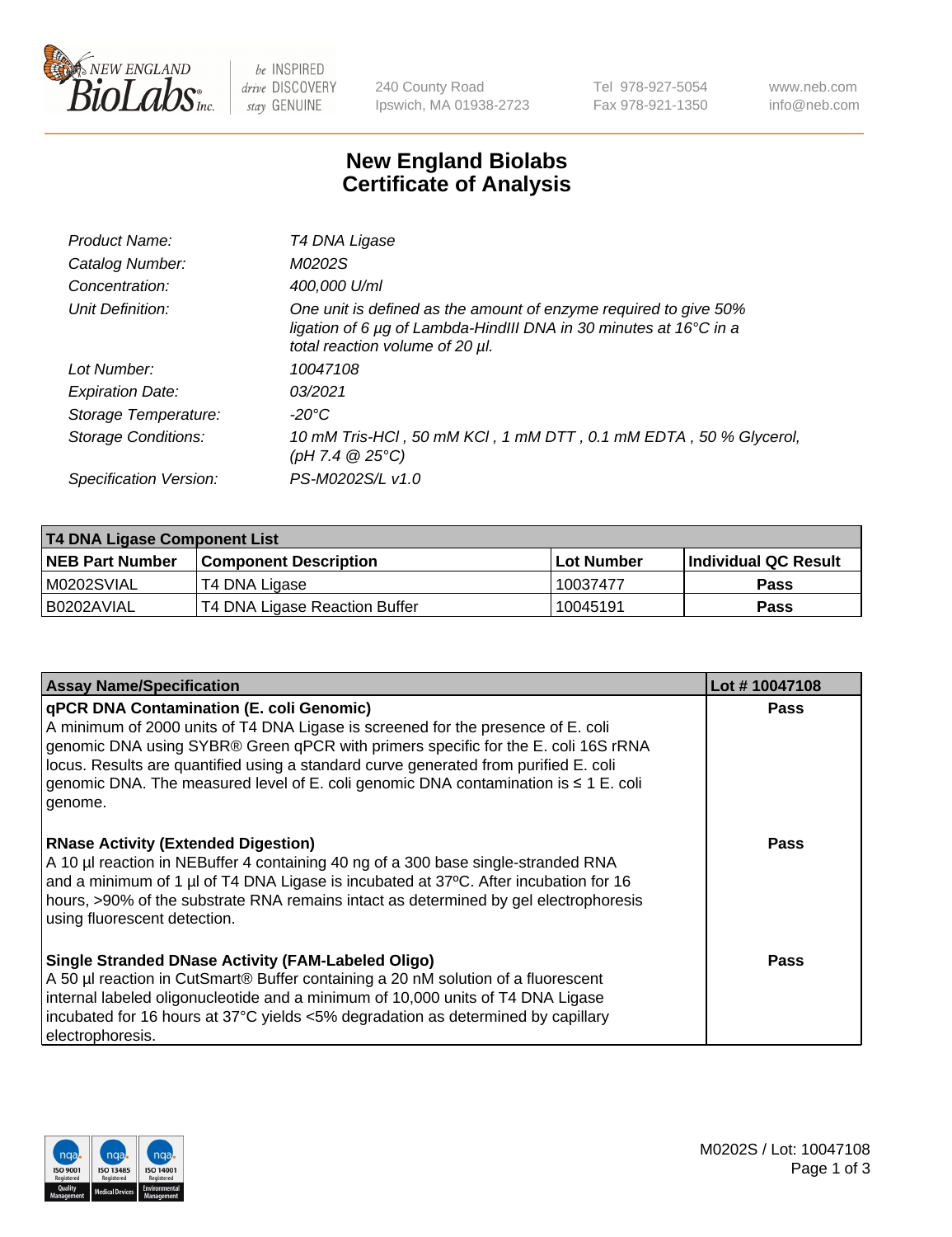

be INSPIRED drive DISCOVERY stay GENUINE

240 County Road Ipswich, MA 01938-2723 Tel 978-927-5054 Fax 978-921-1350

www.neb.com info@neb.com

| <b>Assay Name/Specification</b>                                                                                                                                                                                                                                                                                                                                                                                    | Lot #10047108 |
|--------------------------------------------------------------------------------------------------------------------------------------------------------------------------------------------------------------------------------------------------------------------------------------------------------------------------------------------------------------------------------------------------------------------|---------------|
| <b>DNase Activity (Labeled Oligo, 3' extension)</b><br>A 50 µl reaction in CutSmart® Buffer containing a 20 nM solution of a fluorescent<br>labeled double-stranded oligonucleotide containing a 3' extension and a minimum of<br>10,000 units of T4 DNA Ligase incubated for 16 hours at 37°C yields <5% degradation<br>as determined by capillary electrophoresis.                                               | <b>Pass</b>   |
| <b>DNase Activity (Labeled Oligo, 5' extension)</b><br>A 50 µl reaction in CutSmart® Buffer containing a 20 nM solution of a fluorescent<br>labeled double-stranded oligonucleotide containing a 5' extension and a minimum of<br>10,000 units of T4 DNA Ligase incubated for 16 hours at 37°C yields <5% degradation<br>as determined by capillary electrophoresis.                                               | Pass          |
| <b>Double Stranded DNase Activity (Labeled Oligo)</b><br>A 50 µl reaction in CutSmart® Buffer containing a 20 nM solution of a fluorescent<br>labeled double-stranded oligonucleotide containing a blunt end and a minimum of<br>10,000 units of T4 DNA Ligase incubated for 16 hours at 37°C yields <5% degradation<br>as determined by capillary electrophoresis.                                                | Pass          |
| <b>Endonuclease Activity (Nicking)</b><br>A 50 µl reaction in NEBuffer 1 containing 1 µg of supercoiled PhiX174 DNA and a<br>minimum of 2000 units of T4 DNA Ligase incubated for 4 hours at 37°C results in <10%<br>conversion to the nicked form as determined by agarose gel electrophoresis.                                                                                                                   | Pass          |
| <b>Exonuclease Activity (Radioactivity Release)</b><br>A 50 µl reaction in NEBuffer 1 containing 1 µg of a mixture of single and<br>double-stranded [3H] E. coli DNA and a minimum of 2000 units of T4 DNA Ligase<br>incubated for 4 hours at 37°C releases <0.1% of the total radioactivity.                                                                                                                      | <b>Pass</b>   |
| <b>Ligation and Recutting (Terminal Integrity, Digested DNA)</b><br>A 20 µl reaction in 1X T4 DNA Ligase Reaction Buffer containing 2 µg of Lambda<br>DNA-HindIII Digest and a minimum of 4000 units of T4 DNA Ligase incubated for 16<br>hours at 37°C results in >95% ligation of the DNA fragments as determined by agarose<br>gel electrophoresis. Of these ligated fragments, >95% can be recut with HindIII. | Pass          |
| <b>Non-Specific DNase Activity (16 Hour)</b><br>A 50 µl reaction in NEBuffer 1 containing 1 µg of CIP-treated Lambda-HindIII DNA and<br>a minimum of 2000 units of T4 DNA Ligase incubated for 16 hours at 37°C results in a<br>DNA pattern free of detectable nuclease degradation as determined by agarose gel<br>electrophoresis.                                                                               | <b>Pass</b>   |
| <b>Protein Concentration (A280)</b>                                                                                                                                                                                                                                                                                                                                                                                | <b>Pass</b>   |